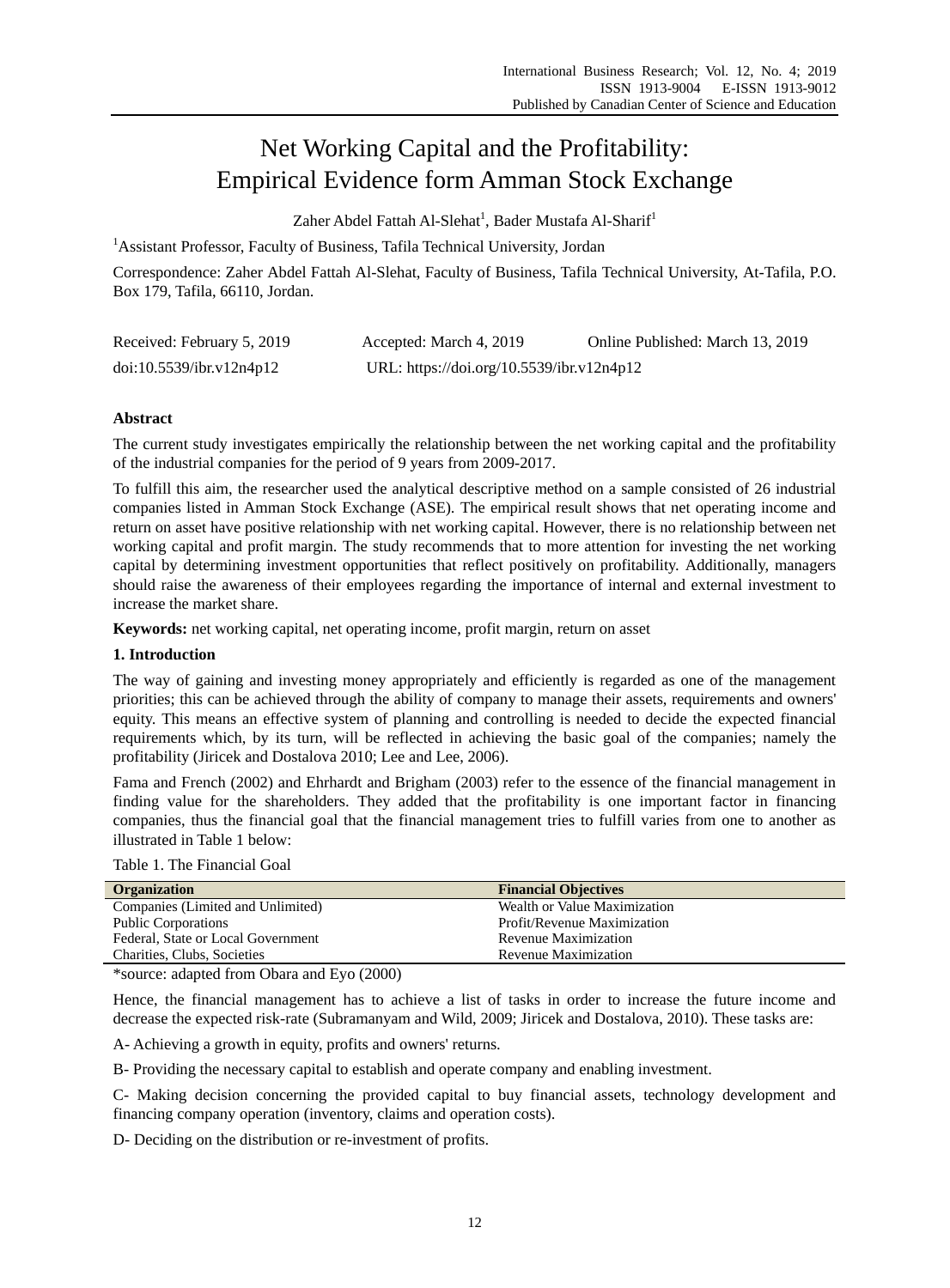## **2. Theoretical Framework**

## *2.1 Net Working Capital*

"Working capital may be referred to as net working capital generally means: current assets less current liabilities , where the concept of which appears in the statement of financial position / Balance Sheet is characterized by its fast turnover and its ease to convert it into liquid cash and current liabilities that matures and due for payment within a year or less. (Kaddumi and Ramadan, 2012)

The net working capital represents the difference between the current assets and the current liabilities and the relationship between them. Moreover, it refers to the degree of confidence in the ability of the current assets to fulfill the short-term obligations (Meyers, 2003; Ross, et al, 2010; Brigham & Houston, 2007; Brealey and Myers, 2006; Brealey et al, 2015).

The net working capital includes the current assets (cash, short-term investments, receivables, inventory and prepaid expenses) and the current liabilities (Account payables, Short term borrowings) (Arnold, 2008). The increase in net working capital is recognized as a positive indicator for the ability of the company to fulfill its obligations in short time (Gitman and Zutter, 2012) and, as a result, the financial manager should evaluate the best level of these elements (the current assets and liabilities) in a way that achieves trade-off between the element of return and risk (Lambersom, 1995).

Consequently, Paramasivan and Subramanian (2009) stated that the working capital is used to buy raw materials, pay salaries for employees, pay daily expenses, and maintenance expenses. It is also used to know the stability of the financial state of the companies and their abilities to fulfill their obligations as they come due.

Ross et al, (2010) state that the Net working capital is positive when current assets are greater than current liabilities. This means the cash that will become available over the next 12 months will be greater than the cash that must be paid out.

# *2.2 Profitability*

## 2.2.1 Definition of Profitability

Profitability is regarded as a goal for all companies and a measurement to judge the efficiency of administrating their operational, financial and investment processes. It also refers to the relationship between the earned incomes and the investments that leads to this incomes, this can be measured through the relationship between the profits and sales or through the relationship between profits and investments that caused them. (Amirthalingam and Balasundaram, 2014; Dekan, 2009)

Necessarily, this leads to make appropriate financial and investment decisions that are positively reflected on profitability in light of a suitable volume of investment (Balasundaram, 2009). This might be achieved by making important decisions i.e. The investment decision and finance decision in the working capital through the trade-off between the return and risk factors (Brigham and Ehrhardt, 2011).

#### 2.2.2 Measures of Profitability

Subramanyam and Wild (2009) indicated that profitability was analyzed on the basis of the following factors:

- 1. The investments: This could be done by evaluating the financial rewards of suppliers of the capital either by ownership or debit.
- 2. The operating performance: to assess the profit margin of the operating activities.
- 3. Investing or using the assets: to evaluate the effectiveness and efficiency of the assets to create sales.

Many measures could be used to find out the profitability of companies such as net operating income, profit margin and the return on assets (Ross, et al, 2010; Vance, 2003).

- A. Net operating income: Net operating income is a suitable tool in assessing the profits of companies, if the profit is high, this means the performance is good, and so the quality of the company profit increases. However, if the profit is low, this means there are high administrative, sales or distribution expenses as stated by Gathuya (2005) and Anjum, et al (2012).
- B. Profit margin: This measures the net income for each dollar from sales. A low profit margin refers to the different financial strategies adapted by companies not to a problem in the operating processes. Therefore, if the profit margin in a company is low, this might lead to a high rate of return on the investments of stakeholders because of the financial leverage. On the other hand, if the rate of return is high, this indicates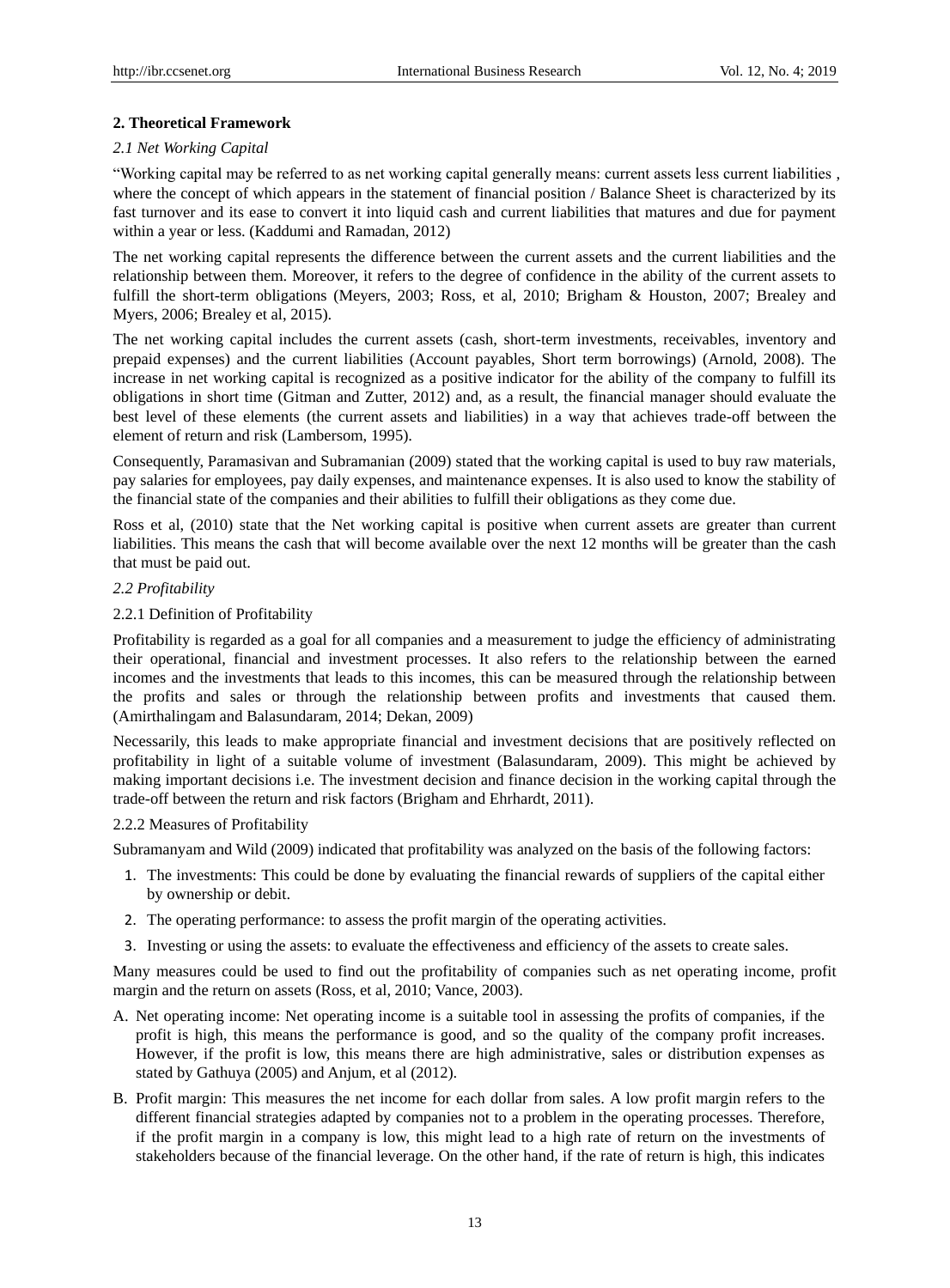a good performance of the company, high net income and a notable growth. (Brigham and Houston, 2007; Lee and Lee, 2006)

C. The return on assets: This measures the rate of profitability on assets or its final productivity, the amount of fulfilled wealth due to investing the assets: if this rate is high (for the industrial or historical criterion), this, according to (Gitman, 2002; Edmond, et al, 2006), means the performance and profit are good.

## **3. Literature Review**

Evci and sak (2018) investigated the tradeoff between working capital management and firm's profitability by using the annual data for the period 2005–2016 of 41 firms listed on BIST Industrial Index in Turkey. Findings showed the existence of tradeoff working capital management and profitability. And a negative relationship exists between return on assets and payables deferral period, cash conversion cycle, the ratio of short-term financial debts to short-term debts, and the ratio of fixed assets to total assets while return on assets is positively related to inventory conversion period and sales growth.

To examine the impact of net working capital levels on the growth of companies, AbuHommous (2017) conducted his study on sample of 111 Jordanian companies that were listed in Amman Stock Exchange in the period between 1999-2015. The study showed that there was a positive impact of investing the working capital on growth of companies. Additionally, the study revealed that the small companies grew faster than the big ones.

Shahzad et al (2015) tested the effect of working capital management on profitability of cement industry of Pakistan. The study sample consisted 12 listed firms in Karachi stock exchange (KSC) for the time period of 2007-2013, the results show that through fitting working capital management the organization can expand its profitability, The study also found that the working capital must be managed efficiently to increase its profitability.

Kaddumi and Ramadan (2012) investigated the impact of working capital management on the performance of companies measured by profitability. The study was conducted on a sample consisted of 49 industrial Jordanian companies that were listed in Amman Stock Exchange in the period between 2005-2009. The study proved that working capital management and performance were positively related to each other. The study showed that the effective management of the working capital increased the wealth of stakeholders.

Qazi et al, (2011) investigated the impact of working capital of firm's profitability; the study was conducted on a sample of 20 companies from oil, gas and automobile industry listed in Karachi Stock Exchange during (2004-2009). The results of the study found out only net working capital is positive and significant with profitability, and numbers of days of account receivable and inventory turnover in days are positive but insignificant, and all other independent variables are negative and insignificant.

Popescu and Pirvutoiu (2009) studied the analysis of the net working capital of the agricultural companies (grain production companies) in years 2005-2009. The study showed that the net working capital had a positive value in the way which the ability of companies increased to deal with short-term debts and the expected operating expenses.

Finally, Raheman and Nasr (2007) studied the relationship between working capital management and profitability for a sample of 94 companies listed on the Karachi Stock Exchange for the period 1999-2004. The results showed that there was a strong negative relationship between variables of the working capital management and profitability of the firm, and negative relationship between liquidity and profitability, also a significant negative relationship between debt used by the firm and its profitability.

## *3.1 This Study*

This study differs from the previous studies as it is considered an attempt to link three variables which explicitly seem independent, but they are working together as one unit; the financial managements of companies show high interest in these variables in both sides: practical and theoretical.

Practically, these indicators reflect the ability of companies for financial planning and making suitable decision concerning investment optimally in net working capital which leads to profitability. On the other hand, the financial management, theoretically, is still a matter of discussion and interest by researchers since it began in the middle of the  $20<sup>th</sup>$  century till now due to its vital role in improving profitability.

More specifically, and from the reviewing previous studies there is no past studies conducted to found the relationship between net working capital and profitability measured by (net operating income, profit margin and return on assets). Accordingly, the current study attempts to identify the relationship between net working capital and profitability on industrial companies sector.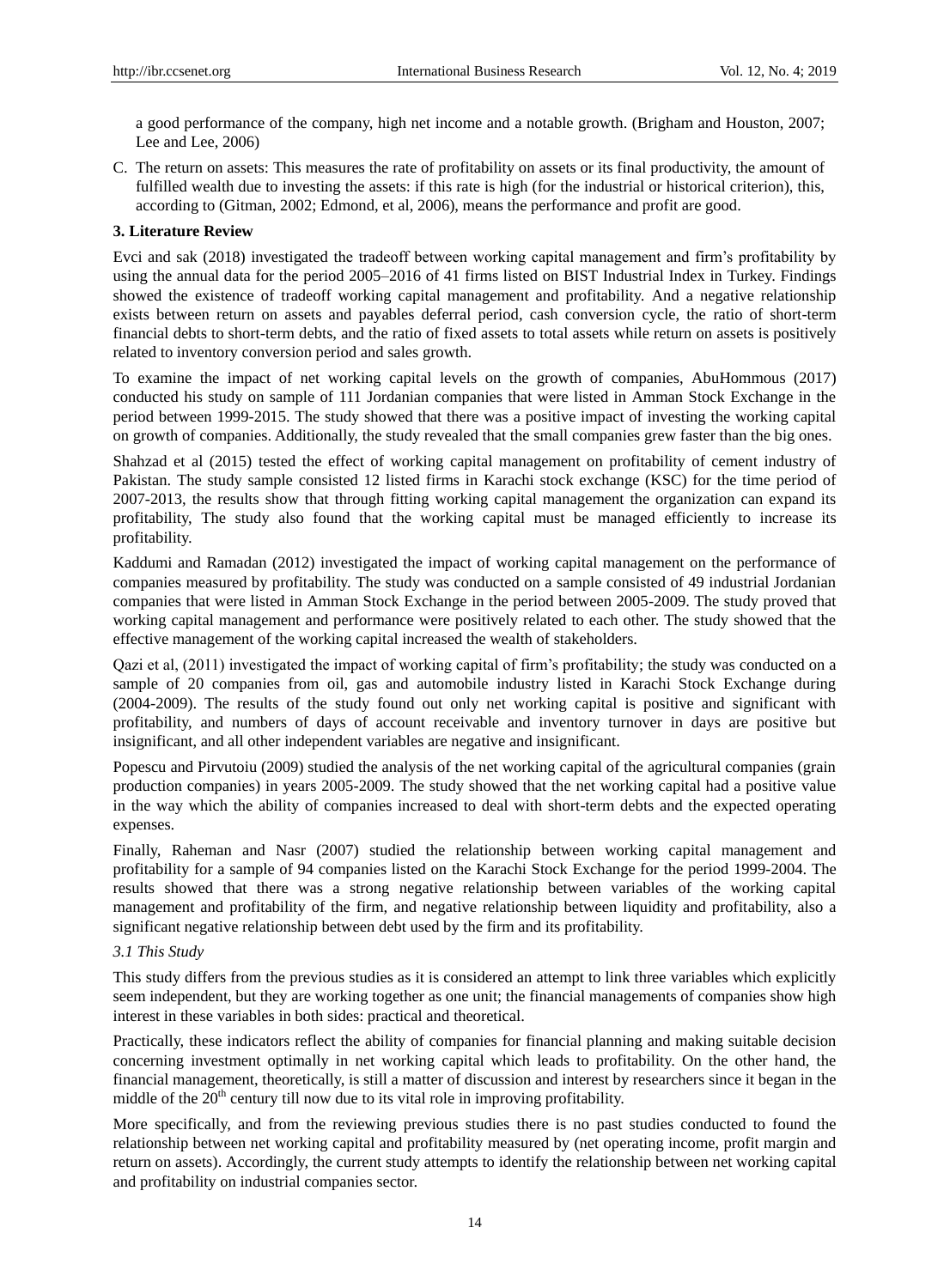# **4. Significance of the Study**

The significance of the study is demonstrated in the following points:

- A. The importance of the net working capital that is reflected on the profitability of the listed industrial companies in the Amman Stock Exchange during the period under study.
- B. This study is an attempt to find a relationship between the different variables which are the net working capital and profitability measured by the net operating income, profit margin and the return on assets since these variables work to redirect money towards investment opportunities to positively cause profitability of company.
- C. The importance of using the results of this study in Jordan (as a developing country), and therefore attract investments that enhance the activity of the Amman Stock Exchange, As well as its importance to market participants such as investors, shareholders, brokers, creditors and others.

#### **5. Research Hypotheses**

The current study aimed to testing the relationship between net working capital and profitability on Jordanian industrial sector. Therefore, the researcher formulates the hypothesis of study as follows:

H0: There is no statistically significant relationship at  $(\alpha \ge 0.05)$  between the net working capital and the profitability of companies. Based on this hypothesis, the following sub-hypotheses are derived:

H0-1: There is no statistically significant relationship at ( $α$   $\geq$  0.05) between the net working capital and the profitability of companies whereas that profitability is measured by the net operating income.

H0-2: There is no statistically significant relationship at ( $\alpha \ge 0.05$ ) between the net working capital and the profitability of companies whereas that profitability is measured by the profit margin.

H0-3: There is no statistically significant relationship at ( $\alpha \ge 0.05$ ) between the net working capital and the profitability of companies whereas that profitability is measured by the return on assets.

## **6. Research Methodology**

The current study uses the descriptive and analytically methodology by using the indicator of the net working capital and indicators of profitability.

#### *6.1 Population and Sample Study*

The populations of study are all industrial companies listed in Amman Stock Exchange in period between 2009-2017. In addition to, the study sample included 26 companies were chosen to be the sample of the study under the following conditions:

A. Availability of all required data to examine the variables.

- B. No merger process occurred.
- C. The fiscal year ends in  $31<sup>st</sup>$  of December.
- D. Availability of the financial reports for all companies.

# *6.2 Data Collection*

In the current study, a plethora of books, research papers, articles, theses that relate to the topic of this study, the annual financial reports of companies under study, the reports and briefs issued by Amman Stock Exchange are adopted as sources of data.

## *6.3 Model of Study*

The following model is adapted to present the specific views of the problem and its features concerning the relationship between the net working capital and profitability. Nufazil (2018) and Sheikh, et al (2016) were used to deal with the independent variable, while Kaddumi and Ramadan (2012) were adapted to study the dependent variables. Figure 1 below illustrates this relationship: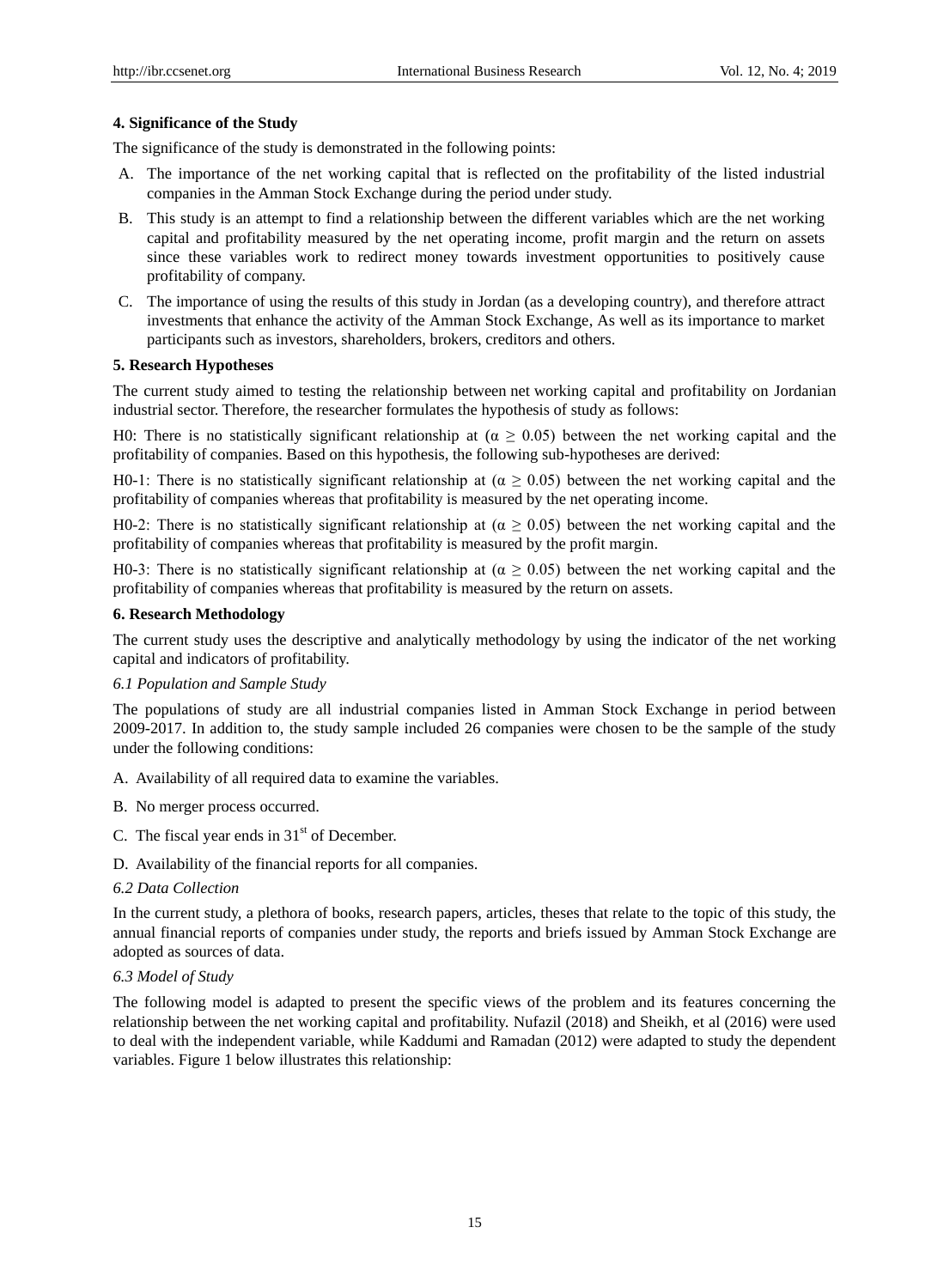



\*Source: prepared by the researcher based on previous studies and theoretical.

*6.4 Variables of Study*

The variables of study were measured according to the following:

I. The Independent Variable:

The independent variable was measured according to the following: (Ross, et al, 2003; Gitman and Zutter, 2012)

A. Net working capital: it is the difference between the current assets and current liabilities as presented in this formula:

Net working capital= current assets – current liabilities

II. The Dependent Variables:

The dependent variables are the indicators of profitability i.e. the net operating income, the profit margin and the return on assets. They are measured as follows:

A. Net operating income: It is measured by calculating the gross profit minus the general and administrative

expenses minus selling and distribution expenses. It is presented in the following formula :( www.ase.com.jo) Net Operating Income= Gross Profit - General and Administrative Expenses-selling and Distribution Expenses

B. The profit margin: It is calculated by the net income divided by the sales (Brealey, et al, 2011; Lee and Lee, 2006). This is presented in this formula:

Profit margin= net income  $\div$  sales

C. The return on assets: It is the net income after tax divided by total assets (Andrew, 2006). It is shown in this formula:

Return on assets= net income after tax  $\div$  total assets

# **7. The Statistical Analysis**

# *7.1 The Descriptive Analysis*

The second table shows the descriptive analysis for the variables of the study. It illustrates the Median and the standard deviations for all variables.

|                     | NWC       | <b>NOI</b> | PМ          | <b>ROA</b> |
|---------------------|-----------|------------|-------------|------------|
| Median              | 3274827   | 573258     | 2.814       | 0.025      |
| Maximum             | 490059000 | 303513000  | 362.1614    | 0.6        |
| Minimum             | -27315273 | -43653000  | $-7413.135$ | $-1.952$   |
| Std. Dev.           | 8273592   | 3975203    | 489.9       | 0.168      |
| Probability         |           |            |             |            |
| <b>Observations</b> | 234       | 234        | 234         | 234        |

Table 2. Descriptive Analysis for the Variables of the Study

NWC: Net working capital, NOI: Net Operating Income, PM: Profit Margin, ROA: Return On Assets

The Median (M) of the independent variable that measured by the net working capital is 3274827 JD with standard deviation (Std. Dev) of 8273592 JD. This is due to the difference in the sample under study in terms of size and age of company.

More to add, the Median of the dependent variables, measured by the net operating Income, profit margin and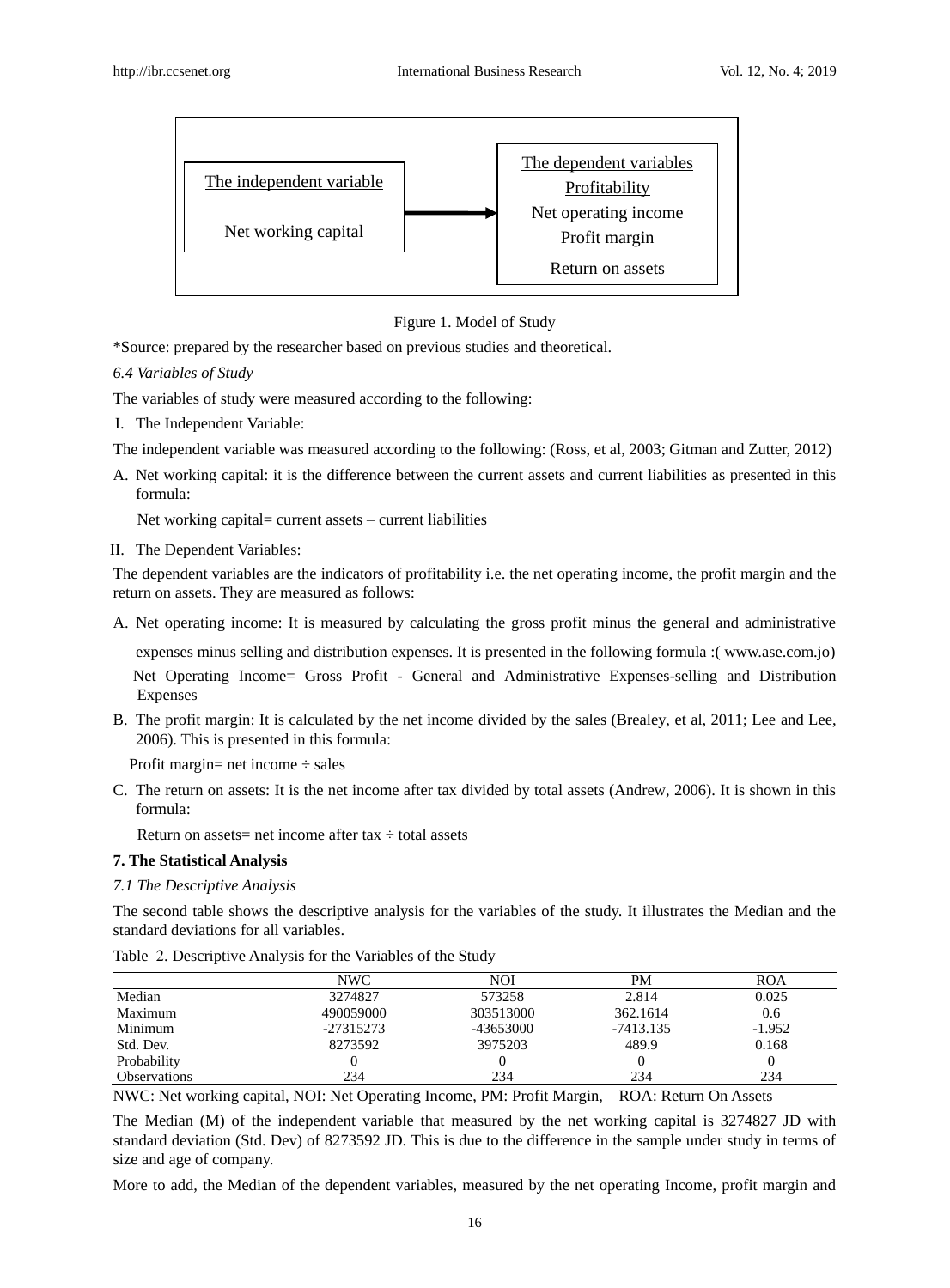return on assets, are respectively 573258 JD, 2.814 and 0.025, while the (Std. Devs) are respectively 3975203 JD, 489.94 and 0.168. The Std. Dev of the net operating income refers to the difference in the sample of study in the general and administrative expenses, selling and distribution expenses which the company takes responsibility for. This difference might be due to the difference in the technology used for the productivity process.

However, the profit margin and the return on assets indicate that the net operating incomes of the sample of study are varying because of difference of the efficiency in the operational and investment process which affects the profitability.

#### *7.2 Results of Testing Hypotheses and Discussion*

The main hypothesis of the study is: There is no statistically significant relationship at ( $\alpha \ge 0.05$ ) between the net working capital and the profitability of companies.

According to the results illustrated in Table 3 below, the study finds that there is a relationship between the net working capital and the profitability that is measured by the net operating income, the profit margin and the return on assets.

|  |  |  |  |  | Table 3. Results of Testing the Main Hypothesis Dependent Variable: Profitability |
|--|--|--|--|--|-----------------------------------------------------------------------------------|
|--|--|--|--|--|-----------------------------------------------------------------------------------|

| Method: Panel ELS Least Squares, | Sample: 2009-2017,                                                                                                                                                                                                                         | Cross-sections 26, | observations: 234      |            |
|----------------------------------|--------------------------------------------------------------------------------------------------------------------------------------------------------------------------------------------------------------------------------------------|--------------------|------------------------|------------|
| Variables                        | Coefficient                                                                                                                                                                                                                                | T-Test             | P- Value (Probability) |            |
| Net Working Capital              | .545                                                                                                                                                                                                                                       | 9.905              | 0000                   |            |
| $(R^2) = 54\%$                   |                                                                                                                                                                                                                                            |                    |                        |            |
| $DW = (1.86)$                    |                                                                                                                                                                                                                                            |                    |                        |            |
| $F = 98.103$                     |                                                                                                                                                                                                                                            |                    |                        |            |
| $\text{Sig} = 0.000$             |                                                                                                                                                                                                                                            |                    |                        |            |
| $-11 - 11 - 11 - 11$             | $\mathbf{r} \cdot \mathbf{r}$ , and a set of the set of the set of the set of the set of the set of the set of the set of the set of the set of the set of the set of the set of the set of the set of the set of the set of the set of th | $\cdots$ $\cdots$  |                        | 1, 1, 1, 1 |

The third table shows a positive relationship between the net working capital and profitability since calculated F value (98.103) is more than the tabulated value of F (2.60) at (α  $\geq$  0.05). Moreover, the value of Durbian-Watson test (1.86) indicates that there is no autocorrelation between the errors in the regression equation within the acceptable limits for this test. Thus, according to the calculated T-test value (9.905) which is more than T-tabulated value (1.960), the study reveals not to accept the null hypothesis (H0) and accept the alternative hypothesis, which states that there is a positive relationship between the net working capital and profitability whereas that profitability is measured by the net operating income, the profit margin and the return on assets.

Additionally, the Table shows that the value of the coefficient of determination (R2) is (0.54) which means that the net working capital explains 0.54 of change in profitability; this result clarifies the significance of the net working capital for the industrial Jordanian companies' incomes.

The First Sub-hypothesis (H0-1): There is no statistically significant relationship at ( $\alpha \ge 0.05$ ) between the net working capital and the profitability of companies whereas that profitability is measured by the net operating income.

The forth table below illustrates the results of testing the first sub-hypothesis by calculating Durbin-Watson test value and T-test value.

| Method: Panel ELS Least Squares, | Sample: 2009-2017. | Cross-sections 26, | observations: 234     |
|----------------------------------|--------------------|--------------------|-----------------------|
| Variables                        | Coefficient        | T-Test             | P- Value(Probability) |
| Net Working Capital              | .864               | 26.123             | 0000                  |
| $(R2) = 86%$                     |                    |                    |                       |
| $DW = (1.36)$                    |                    |                    |                       |
| Probability $=$<br>0.0000        |                    |                    |                       |

The forth table shows that Durbin-Watson value of the relationship between the net working capital and profitability measured by the net operating income is 1.36, this means there is no autocorrelations between the errors in the regression equation; they are within the acceptable limits. Therefore, the results of T-test refer not to accept the null sub-hypothesis (H0-1) and accept the alternative sub-hypothesis, which states that "there is a relationship between the net working capital and profitability whereas that profitability is measured by the net operating income".

As the calculated value of T-test (26.123) is more than the tabulated value of T-test (1.960), this means there is a direct relationship between the net working capital and profitability of companies measured by the net operating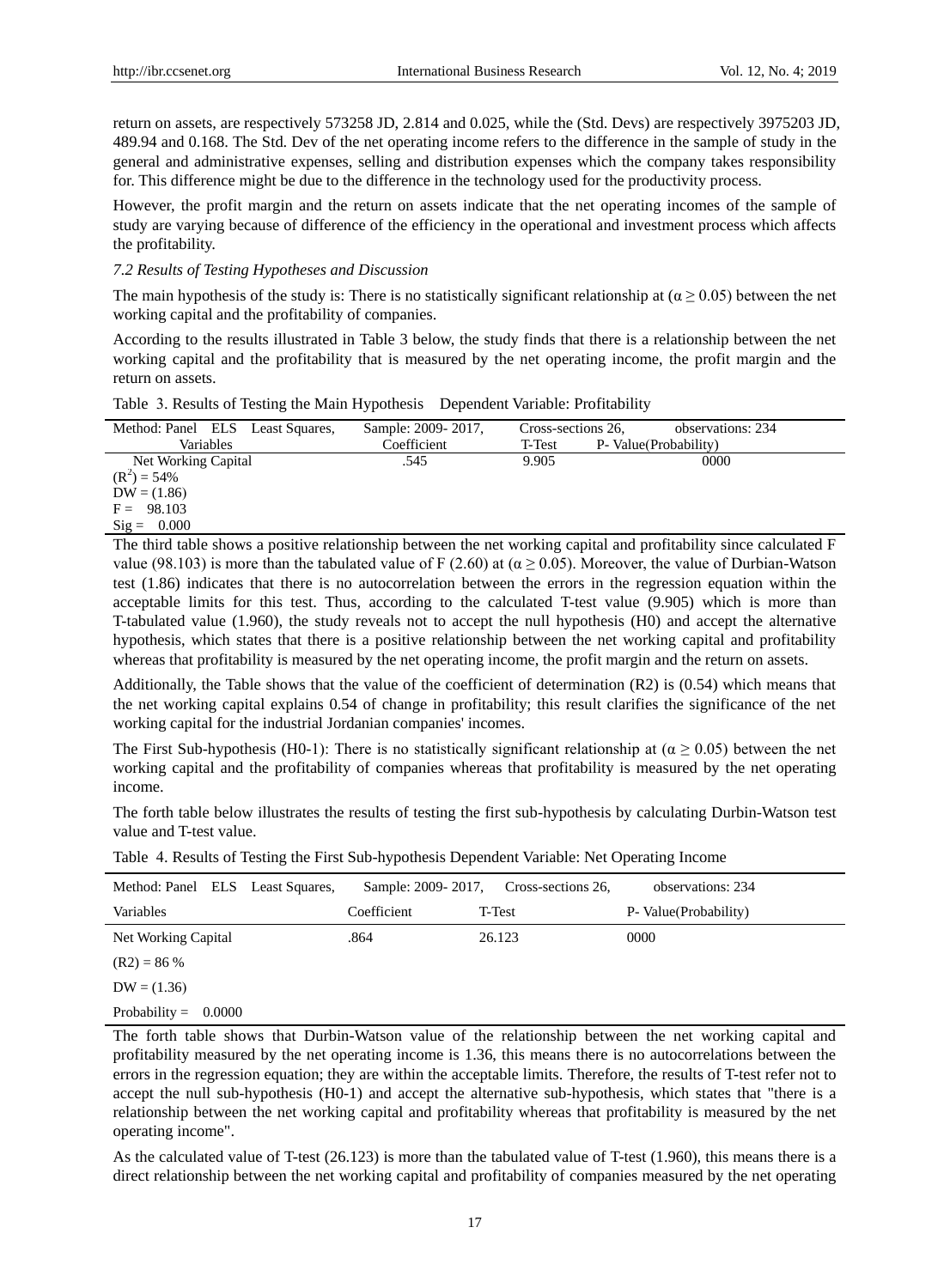income. However, the value of coefficient of determination  $(R2) = (0.86)$  means that the net working capital is able to explain 0.86 of change occurred in the net operating income; this result demonstrates the importance of the net working capital for the net operating income of the industrial Jordanian companies.

The Second Sub-hypothesis (H0-2): There is no statistically significant relationship at ( $\alpha \ge 0.05$ ) between the net working capital and the profitability of companies whereas that profitability is measured by profit margin.

The fifth table below revealed the relationship between the net working capital and profitability that is presented by profit margin.

Table 5. Results of Testing the Second Sub-hypothesis Dependent Variable: Profit Margin

| Method: Panel ELS Least Squares, |  | Sample: 2009-2017, Cross-sections 26, |          | observations: 234      |  |
|----------------------------------|--|---------------------------------------|----------|------------------------|--|
| Variables                        |  | Coefficient                           | T-Test   | P- Value (Probability) |  |
| Net Working Capital              |  | $-.020-$                              | $-.311-$ | 0.75                   |  |
| $(R^2) = 10\%$                   |  |                                       |          |                        |  |
| $DW = (2.004)$                   |  |                                       |          |                        |  |
| Probability = $0.75$             |  |                                       |          |                        |  |

Based on the result of Durbin-Watson test (2.006), the study reveals that there is no autocorrelations between the errors in regression equation which leads to accept the null sub-hypothesis (H0-2) that states there is no relationship between the net working capital and profitability measured by the profit margin since the calculated value of T-test is (- 0.311) is less than the tabulated value of T-test (1.960). On the other hand, the coefficient of determination  $(R2) = (0.10)$  seems unable to explain the reason of change of profitability due to the profit margin; other factors may explain 0.90 of this change.

The Third Sub-hypothesis (H0-3): There is no statistically significant relationship at ( $\alpha \ge 0.05$ ) between the net working capital and the profitability of companies whereas that profitability is measured by the return on assets.

The results of examining the relationship between the net working capital and profitability measured by the return on assets are illustrated in the sixth table below.

Table 6. Results of Testing the Third Sub-hypothesis Dependent Variable: The Return on Assets

| Method: Panel ELS Least Squares, | Sample: 2009-2017, Cross-sections 26, |        | observations: 234                                                                                                  |
|----------------------------------|---------------------------------------|--------|--------------------------------------------------------------------------------------------------------------------|
| Variables                        | Coefficient                           | T-Test | P- Value (Probability)                                                                                             |
| Net Working Capital              | .193                                  | 3.003  | 0.003                                                                                                              |
| $(R^2) = 20\%$                   |                                       |        |                                                                                                                    |
| $DW = (1.71)$                    |                                       |        |                                                                                                                    |
| Probability = $0.003$            |                                       |        |                                                                                                                    |
|                                  |                                       |        | According to Table 6, the results reveal a relationship between the net working capital and profitability measured |

by the return on assets; this means not accept the null sub-hypothesis (H0-3) and to accept the alternative sub-hypothesis, which refers to the existence of this relationship. The results also demonstrate that the calculated value of T-test (3.0003) is more than the tabulated value of T-test (1.960). However the coefficient of determination is about (0.20); this means (0.80) of occurred change in profitability might be due to other factors not the return on assets. On the other hand, the value of Durbin-Watson test is (1.71) which refers to non-existence of the autocorrelation between the errors in the regression equation which stayed within the acceptable limits of this test.

Through the results reached we see that the investment in net working capital is a positive value for the company, and that there is a strong and positive relationship between net working capital and profitability, through which companies can increase their profits, which is an important part of the company operating, financing and investment policy:

Operationally: if working capital is not available, the company will not be able to increase production to a certain level of sales.

Financially: If there is a shortage of net working capital, it will negatively affect the solvency.

In terms of investment: When working capital is run down, this will increase the cash flow and thus increase the profits.

The findings of the study agree with some the results of the previous studies such as (Popescu and Pirvutoiu, 2009), (Qazi et al, 2011) and (Raheman and Nasr, 2007).

# **8. Conclusions and Recommendations**

The study comes out with the following conclusions: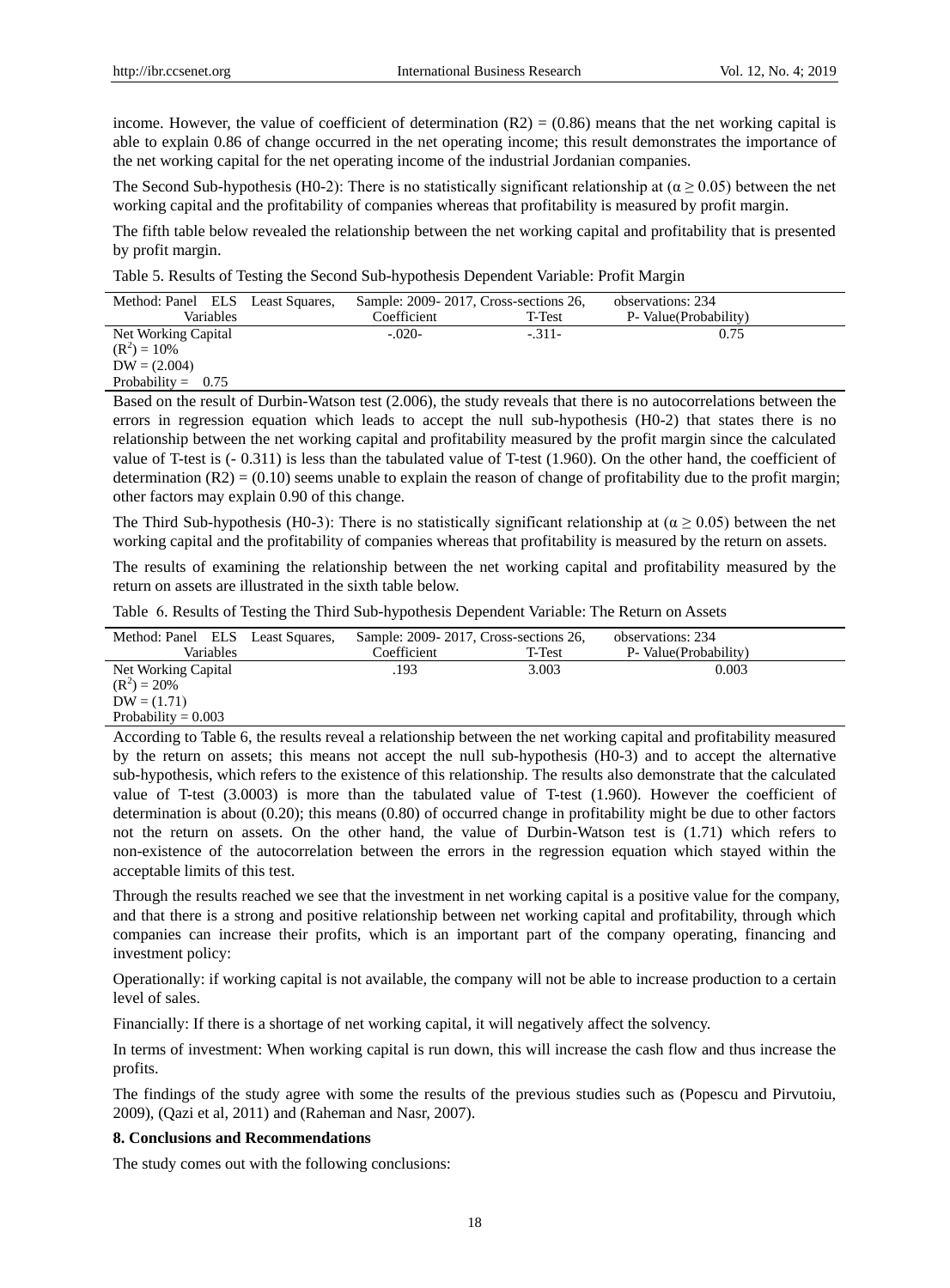- 1. Net working capital is an important part of the company operating, financing and investment policy.
- 2. The net working capital is considered as a main factor in making financial decisions by redirecting it in the investments that cause positive profitability of companies.
- 3. There is a positive relationship between the net working capital and profitability; hence profitability is measured by net operating income and return on assets.
- 4. There is no relationship between the net working capital and profitability; hence profitability is measured by profit margin.

In light of the results of this study, it is recommended to:

- 1. Pay deep attention on the mechanism of investing the net working capital by selecting prosperous opportunities that make greater incomes for companies.
- 2. Select efficient people who have good experience in internal and external investments to increase the market share; this may help increase the return on assets and profit margins of sales.
- 3. Bear into consideration the indicators of profitability by Company Control Department while evaluating the companies.
- 4. Study, in the future, the field of net working capital and profitability as follows:

A- To conduct this study with different indicators like liquidity and market indicators.

B- Adding other variables to be as control or moderator variables.

#### **References**

- AbuHommous, A. (2017). Net Working Capital and Firm Growth. *International Review of Management and Marketing, 7*(4), 130-137.
- Amirthalingam, N., & Balasundaram, N. (2014). Determinates of Profitability: A Case Study of Listed Manufacturing Companies in Sri Lanka. *Merit research journal of Art Social Science and Humanities, 1*(1), 1-6. <https://www.researchgate.net/publication/236876727>
- Andrew, F. (2006). Introduction to Project Finance: essential capital market. First published, B.H, Chennai India.
- Anjum, N., Saif, M., Malik, Q., & Hassan, S. (2012). Earnings Management and Firms' Profitability Evidence from Pakistan. *European Journal of Economics, 47,* 13-18.
- Arnold, G. (2008). Corporate financial management, 4 editions, education limited.
- Balasundaram, N. (2009). Profitability of Listed Pharmaceutical Companies in Bangladesh, Economical Administrative Series, No 3, 139-148. <https://www.researchgate.net/publication/200564635>
- Brealey, R. A., Myers, S. C., & Allen, F. (2011). Principle of Corporate Finance, Tenth edition, McGraw-Hill Irwin, New York.
- Brealey, R., & Myers, S. (2006). Corporate Finance, Eighth edition, McGraw hill, New York.
- Brealey, R., Myers, S., & Marcus, A. (2015). Fundamentals of corporate finance,  $8<sup>th</sup>$  edition, McGraw hill education, New York.
- Brigham, E. F., & Ehrhardt, M. C. (2011).Financial Management: Theory and Practice, South-Western, USA.
- Brigham, E. F., & Houston, J. F. (2007). Fundamentals of Financial Management, eleventh edition, Thomson South-Western.
- Dekan, O. (2009). Definition Questions (Profit-Profitability)**,** 4th**,** Aspects and Visions of Applied Economics and Informatics.
- Edmond, T.P., Cindy, D.E., Bor-Yitsay, P.R and Nancy, W.S. (2006). Fundamental Managerial Accounting Concept, McGraw-Hill Irwin.
- Ehrahardt, M., and Brigham, E. (2003). Corporate Finance- A Focused Approach, 1st edition, Mason, Thomson.
- Evci, S., & Sak, N. (2018). The effect of working capital management on profitability in emerging countries, evidence from turkey, financial management from an emerging market perspective, published by Intech, open science open minds. https://doi.org/10.5772/intechopen.70871
- Fama, E. F., & French, K. R. (2002). Testing Trade-off and Pecking Order Predictions about Dividends and Debt. *The Review of Financial Studies, 15*(1), 1-33. https://doi.org/10.1093/rfs/15.1.1